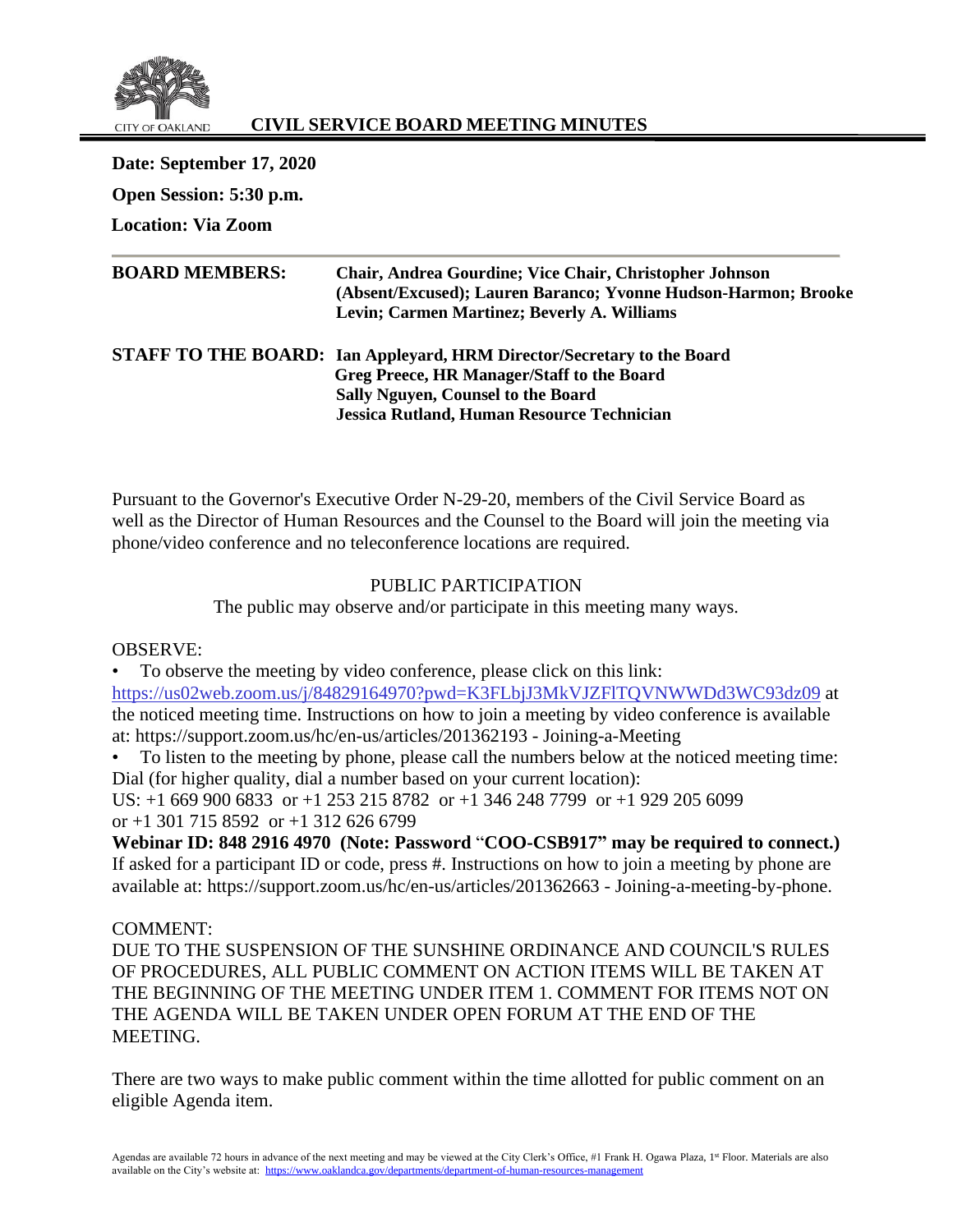• To comment by Zoom video conference, click the "Raise Your Hand" button to request to speak when Public Comment is being taken on an eligible agenda item at the beginning of the meeting. You will then be unmuted, during your turn, and allowed to participate in public comment. After the allotted time, you will then be re-muted. Instructions on how to "Raise Your Hand" is available at: https://support.zoom.us/hc/en-us/articles/205566129 - Raise-Hand-In-Webinar.

• To comment by phone, please call on one of the above listed phone numbers. You will be prompted to "Raise Your Hand" by pressing "\*9" to request to speak when Public Comment is being taken on an eligible agenda Item at the beginning of the meeting. You will then be unmuted, during your turn, and allowed to make public comments. After the allotted time, you will then be re-muted. Instructions of how to raise your hand by phone are available at: https://support.zoom.us/hc/en-us/articles/201362663 - Joining-a-meeting-by-phone.

If you have any questions, please email Greg Preece, Human Resources Manager at GPreece@oaklandca.gov. – Human Resources Management Department.

# **OPEN SESSION AGENDA**

# **ROLL CALL**

# **1) PUBLIC COMMENT:**

### **COMMENT ON ALL ACTION ITEMS WILL BE TAKEN AT THIS TIME. COMMENTS FOR ITEMS NOT ON THE AGENDA WILL BE TAKEN DURING OPEN FORUM.**

# **2) APPROVAL OF THE SEPTEMBER 17, 2020 CIVIL SERVICE BOARD MEETING AGENDA**

#### **45007 A motion was made by Board Member Hudson-Harmon and seconded by Board Member Martinez to approve the September 17, 2020 Civil Service Board Meeting Agenda. The motion passed.**

**Votes:** Board Member Ayes: 6 – Gourdine, Baranco, Hudson-Harmon, Martinez, Williams, Levin

> Board Member Noes: None Board Member Abstentions: None Board Members Absent: Johnson

# **3) UPDATES, SECRETARY TO THE BOARD INFORMATION**

# **4) CONSENT CALENDAR:**

a) Approval of Provisional Appointment (0)

**ACTION** 

ACTION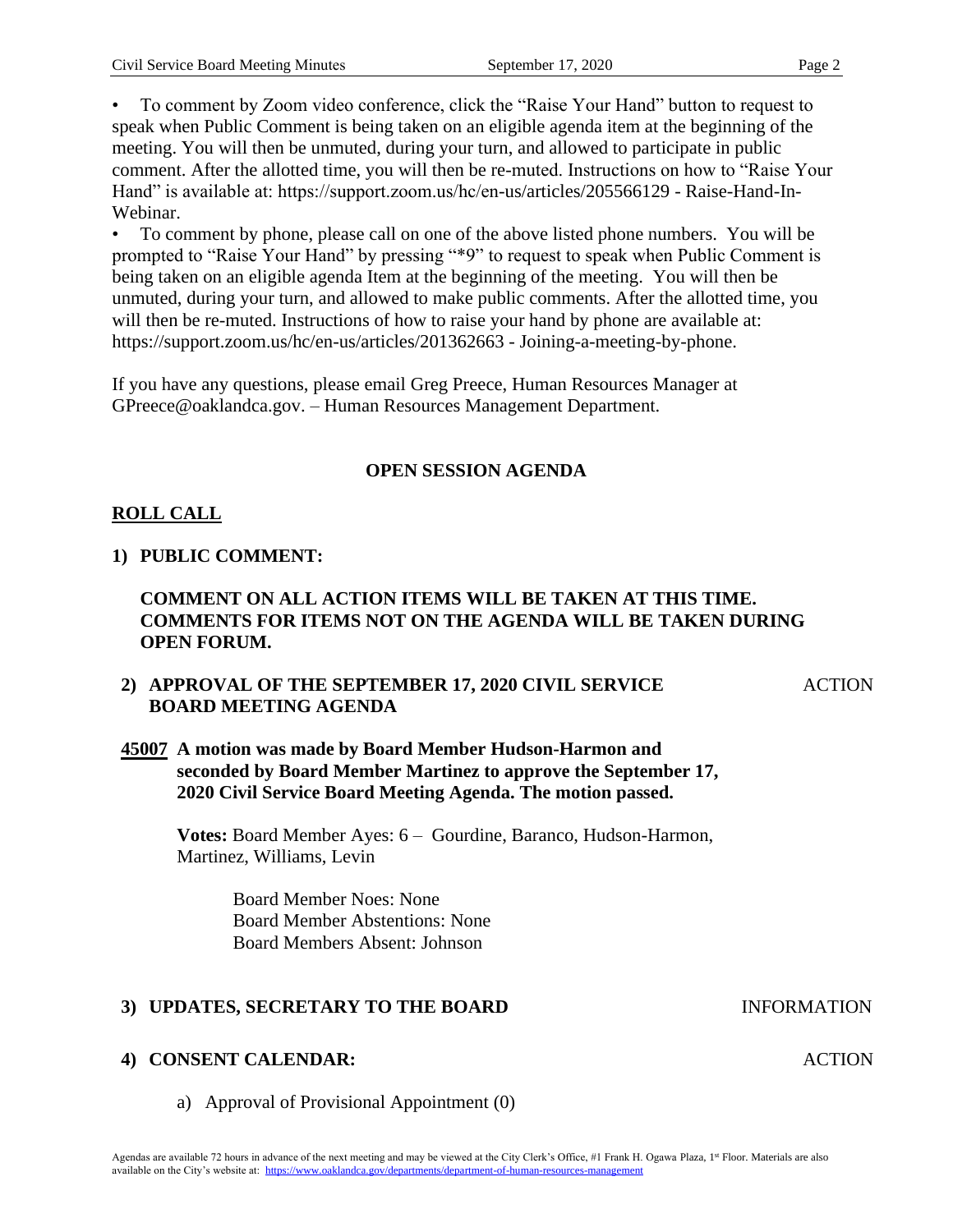- There are no requests for provisional appointments.
- b) Approval of Employee Requests for Leave of Absence (4)
	- City Attorney's Office (1)
	- Economic & Workforce Development Department (1)
	- Oakland Fire Department (1)
	- Oakland Public Library (1)
- c) Approval of Revised Classification Specifications (2)
	- Concrete Finisher
	- Training and Public Service Administrator

### **45008 A motion was made by Board Member Levin and seconded by Board Member Baranco to approve the September 17, 2020 Civil Service Board Meeting Consent Calendar. The motion passed.**

**Votes:** Board Member Ayes: 6 – Gourdine, Baranco, Hudson-Harmon, Martinez, Williams, Levin

> Board Member Noes: None Board Member Abstentions: None Board Members Absent: Johnson

#### **5) OLD BUSINESS:**

| a) Approval of August 20, 2020 Civil Service Board Meeting Minutes                                                                                                                       | <b>ACTION</b> |
|------------------------------------------------------------------------------------------------------------------------------------------------------------------------------------------|---------------|
| 45009 A motion was made by Board Member Hudson-Harmon and<br>seconded by Board Member Martinez to approve the August 20, 2020<br>Civil Service Board Meeting Minutes. The motion passed. |               |
| Votes: Board Member Ayes: 5 – Gourdine, Baranco, Martinez, Hudson-                                                                                                                       |               |

Harmon, Williams

Board Member Noes: None Board Member Abstentions: Levin Board Members Absent: Johnson

- b) Approval of August 10, 2020 Special Civil Service Board Meeting Minutes
- ACTION

# **45010 A motion was made by Board Member Hudson-Harmon and seconded by Board Member Baranco to approve the August 20, 2020 Special Civil Service Board Meeting Minutes. The motion passed.**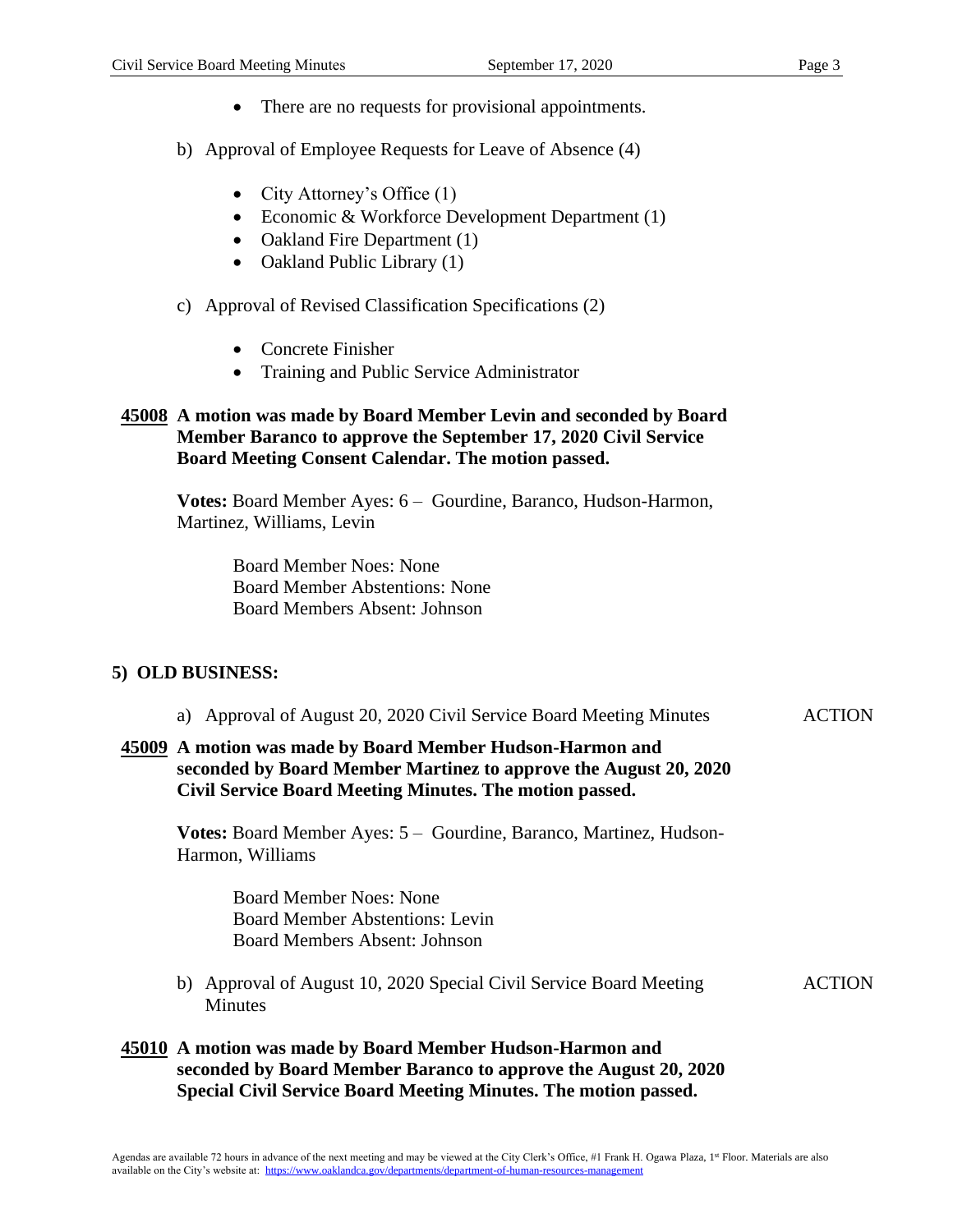**Votes:** Board Member Ayes: 5 – Gourdine, Baranco, Martinez, Hudson-Harmon, Williams Board Member Noes: None Board Member Abstentions: Levin Board Members Absent: Johnson

# c) Determination of Schedule of Outstanding Board Items INFORMATION

- d) Informational Report on the Status of Temporary Assignments for Temporary Contract Service Employees (TCSEs) and Exempt Limited Duration Employees (ELDEs) Including a Report of the Names, Hire Dates, and Departments of all ELDE's and TCSEs in Accordance with the Memorandum of Understanding Between the City and Local 21 INFORMATION
- e) Update on Common Class Study INFORMATION

### **6) NEW BUSINESS:**

a) Approval of New Classification Specification for Animal Care Services Supervisor ACTION

#### **45011 A motion was made by Board Member Hudson-Harmon and seconded by Board Member Levin to approve the New Classification Specification for Animal Care Services Supervisor. The motion passed.**

**Votes:** Board Member Ayes: 6 – Gourdine, Baranco, Hudson-Harmon, Martinez, Williams, Levin

> Board Member Noes: None Board Member Abstentions: None Board Members Absent: Johnson

- b) City Council Zero Tolerance Policy Legislation INFORMATION
- c) Appeal Hearing in Personnel Matter for Public Employee Relating to Application of Civil Service Rule 3.02(a): 2.07 – General Appeal Procedure: CAO-2020-AP01 (S. Darensburg) ACTION

### **45012 A motion was made by Board Member Hudson-Harmon and seconded by Board Member Williams to deny the appeal. The motion passed.**

**Votes:** Board Member Ayes: 6 – Gourdine, Baranco, Hudson-Harmon, Martinez, Williams, Levin